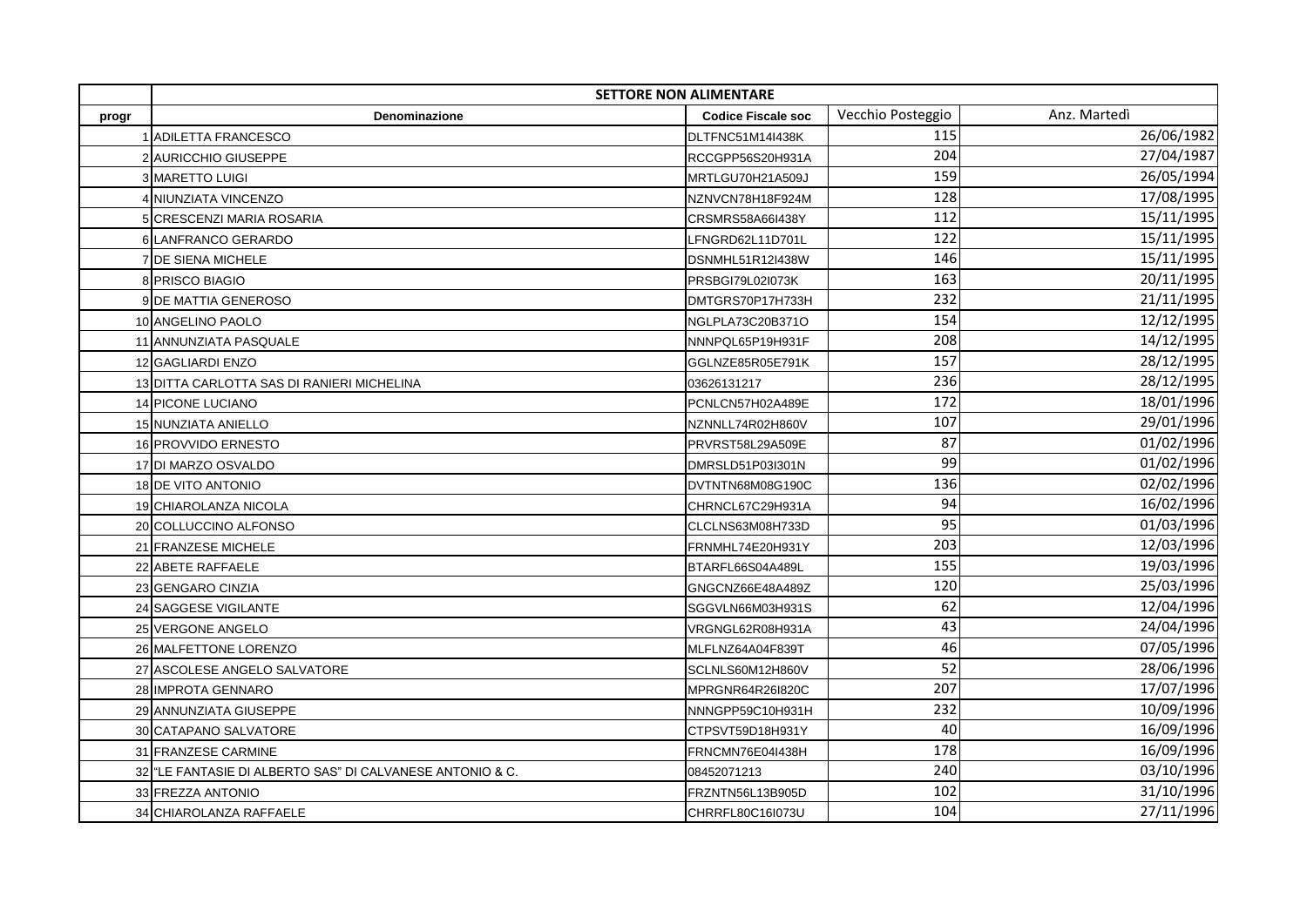| 35 PREVETE TOMMASO                               | PRVTMS63P17G283U | 50  | 06/12/1996 |
|--------------------------------------------------|------------------|-----|------------|
| 36 F.LLI MARIGLIANO DI MARIGLIANO ANTONIO s.a.s. | MRGNTN55A06H860B | 58  | 18/12/1996 |
| 37 SIMONETTI FRANCESCO                           | SMNFNC60D16G283F | 138 | 30/12/1996 |
| 38 AMBROSIO GIUSEPPE                             | MBRGPP64R22H931M | 219 | 30/12/1996 |
| 39 TRAPANESE ALFONSINA                           | TRPLNS63E48C361S | 77  | 30/01/1997 |
| 40 LEONE DOMENICO                                | LNEDNC62L13G190S | 41  | 31/01/1997 |
| 41 ESPOSITO GENNARO                              | SPSGNR83T10F839M | 215 | 03/02/1997 |
| 42 DI PALMA LUIGI                                | DPLLGU69H23G190I | 64  | 14/02/1997 |
| 43 DE MARE MAURIZIO                              | DMRMRZ81P21F839P | 241 | 18/02/1997 |
| 44 TOMMASEO ESPEDITO GIOVANNI                    | TMMEDT65S29G762V | 224 | 24/02/1997 |
| 45 DI NUZZO MICHELE                              | DNZMHL62M04C558K | 156 | 20/03/1997 |
| 46 ESPOSITO FARAONE GIUSEPPE                     | SPSGPP72H21F839T | 73  | 16/04/1997 |
| 47 PAGANO DOMENICO                               | PGNDNC55A25K931P | 45  | 22/05/1997 |
| 48 CAPUTO VINCENZO                               | CPTVCN57D06A101L | 110 | 26/05/1997 |
| 49 CARPENTIERO GIOVANNI                          | CRPGNN45B13A509Q | 141 | 11/06/1997 |
| 50 NAPPO MICHELE                                 | NPPMHL59P27H931X | 144 | 20/06/1997 |
| 51 PASQUARIELLO DOMENICO                         | PSQDNC70A03D671Y | 76  | 28/08/1997 |
| 52 IERVOLINO ANIELLO                             | RVLNLL77C26F924O | 133 | 04/09/1997 |
| 53 VERGONE ANGELO                                | VRGNGL62R08H931A | 44  | 11/09/1997 |
| 54 NEVOLA CARMINE                                | NVLCMN61H11A509Q | 103 | 07/11/1997 |
| 55 PRISCO SALVATORE                              | PRSSVT63A09G190F | 51  | 24/11/1997 |
| 56 DG STYLE SRLS L.R. DAMIANI BRIGIDA            | DMNBGD57T45B619R | 117 | 02/12/1997 |
| 57 ANNUNZIATA FRANCESCO                          | NNNFNC61H02H931T | 234 | 04/12/1997 |
| 58 DI NUZZO MICHELE                              | DNZMHL62M04C558K | 169 | 30/03/1998 |
| 59 PERULLI GIUSEPPE                              | PRLGPP63R09G230G | 113 | 01/06/1998 |
| 60 DI MATTEO PIETRO                              | DMTPTR75R16E791Z | 123 | 20/07/1998 |
| 61 AURICCHIO FRANCESCO                           | RCCFNC98A03G813I | 173 | 07/08/1998 |
| 62 IANNUZZI ANNA                                 | NNZNNA60L65A489J | 119 | 02/01/1999 |
| 63 RAPICANO MARIO                                | RPCMRA61T01H692O | 37  | 22/01/1999 |
| 64 DE MATTIA PIETRO                              | DMTPTR65C01H733I | 230 | 18/03/1999 |
| 65 RIVETTI LORENZO                               | RVTLNZ75L14B963O | 150 | 07/04/1999 |
| 66 ESPOSITO VINCENZO                             | SPSVCN69E15F839R | 158 | 08/07/1999 |
| 67 DE CRESCENZO ALDO                             | DCRLDA82D13F839P | 137 | 27/08/1999 |
| 68 DEL PRETE LUIGI                               | DLPLGU77S08F839O | 126 | 27/10/1999 |
| 69 CALDARELLI GIUSEPPE                           | CLDGPP67R10G190R | 235 | 26/01/2000 |
| 70 SARDO RITA                                    | SRDRTI68B45G230A | 147 | 08/02/2000 |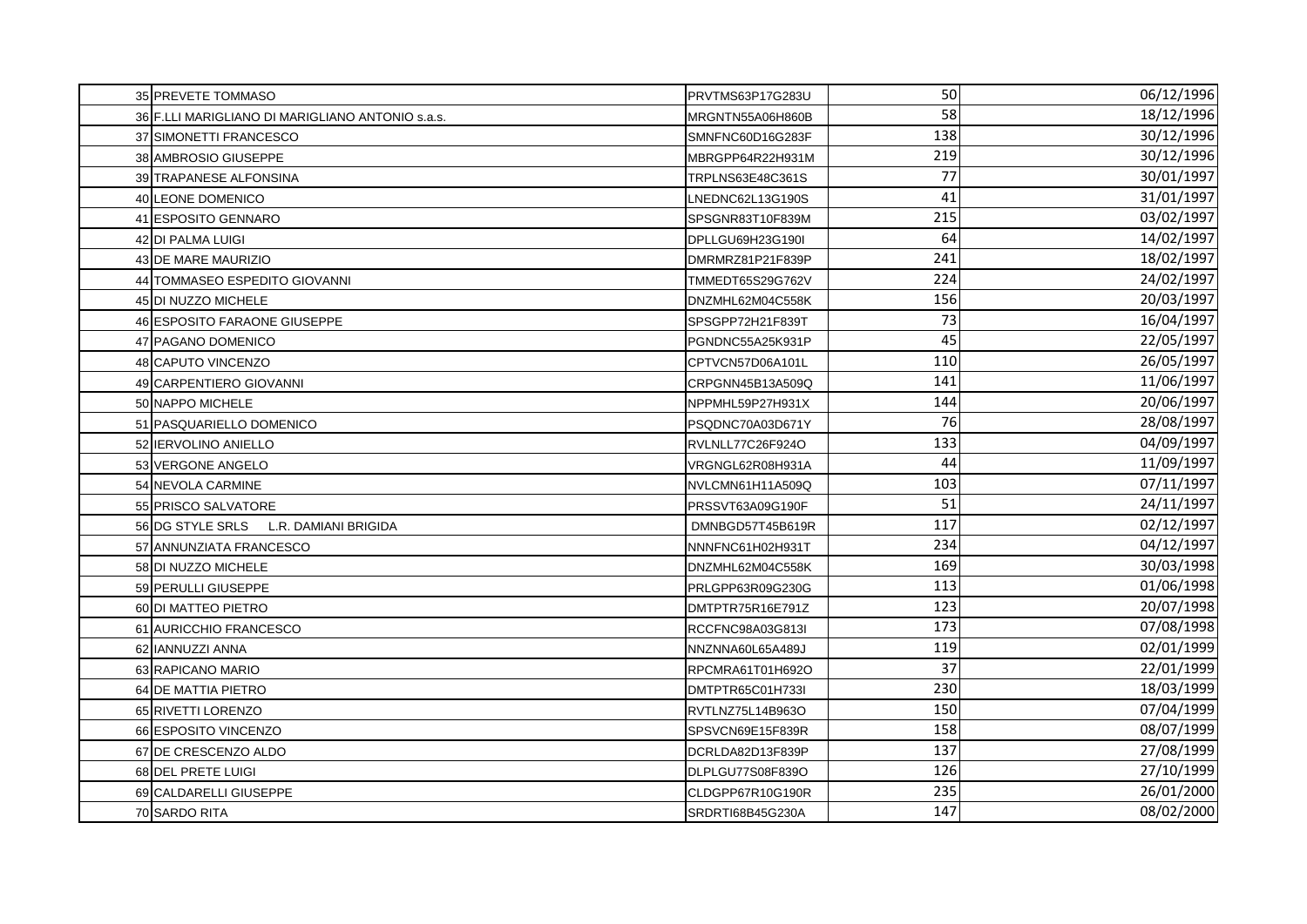| 71 BARRA FELICE                                                            | BRRFLC82E19B759C | 177 | 21/06/2000 |
|----------------------------------------------------------------------------|------------------|-----|------------|
| 72 BENEDUCE ANTONIO                                                        | BNDNTN63E17F839X | 63  | 08/08/2000 |
| 73 MANCANO FRANCESCO                                                       | MNCFCN57C23C929N | 214 | 10/08/2000 |
| 74 MIRANDA LUIGI                                                           | MRNLGU60B22L142N | 242 | 16/08/2000 |
| <b>75 TROISE ANNAMARIA</b>                                                 | TRSNMR50T44A509J | 175 | 28/08/2000 |
| 76 URRARO FRANCESCO                                                        | RRRFNC60S13H931W | 184 | 28/08/2000 |
| 77 TRANCONE PATRIZIO                                                       | TRNPRZ80M24F839N | 36  | 29/08/2000 |
| 78 CUOFANO ETTORE - C.R. GROUP S.R.L.<br><b>NUOVO</b>                      | CCCGNR70P19A509B | 118 | 19/09/2000 |
| 79 FIORE PAOLO                                                             | FRIPLA80M22F839E | 65  | 20/10/2000 |
| 80 F.LLI MARIGLIANO DI MARIGLIANO ANTONIO s.a.s.                           | MRGNTN55A06H860B | 57  | 03/11/2000 |
| 81 NAPPO ERASMO                                                            | NPPRSM63T24H931X | 196 | 21/11/2000 |
| 82 DEL PRETE LUIGI                                                         | DLPLGU77S08F839O | 125 | 06/12/2000 |
| 83 GIACOMETTI MICHELINA                                                    | GCMMHL62E59G190N | 121 | 08/01/2001 |
| 84 DE CICCO GIUSEPPINA                                                     | DCCGPP56A64F839R | 211 | 02/02/2001 |
| 85 NAPPO DOMENICO                                                          | NPPDNC82D15L259R | 116 | 06/03/2001 |
| 86 CAMPO PASQUALE                                                          | CMPPQL83D14F839J | 75  | 08/06/2001 |
| 87 VITALE VINCENZO                                                         | VTLVCN89E29A509K | 84  | 14/06/2001 |
| 88 FINIZIO GIOVANNI                                                        | FNZGNN58E08F839D | 61  | 20/09/2001 |
| 89 AURICCHIO CARLA                                                         | RCCCRL75L59G813R | 139 | 05/10/2001 |
| 90 LOMBARDI GIOVANNI                                                       | LMBGNN64C29E791C | 209 | 08/10/2001 |
| 91 RAIA ROSA - SUL POSTO OPERA: VITOLO DANTE (DIPENDENTE REGOLAR. ASSUNTO) | 04322410657      | 231 | 08/10/2001 |
| 92 GIUGLIANO GIUSEPPE                                                      | GGLGPP96C18G813E | 245 | 16/10/2001 |
| 93 SAVIANO SOSSIO                                                          | SVNSSS84D21B963M | 71  | 18/10/2001 |
| 94 GIUGLIANO GIUSEPPE                                                      | GGLGPP96C18G813E | 244 | 11/12/2001 |
| 95 FERRANTE ANTONIO                                                        | FRRNTN71T09H931G | 243 | 12/12/2001 |
| 96 RUGGIERO SERGIO                                                         | RGGSRG82B14F912U | 53  | 12/12/2001 |
| 97 ZANNI CONCETTA                                                          | ZNNCCT67E41L083O | 149 | 14/12/2001 |
| 98 AURICCHIO CARLA                                                         | RCCCRL75L59G813R | 74  | 27/12/2001 |
| 99 ANGELINO PAOLO                                                          | NGLPLA73C20B371O | 171 | 27/12/2001 |
| 100 SORRENTINO SAS DI PISCITELLI CARMELA & C.                              | 04815450657      | 124 | 06/03/2002 |
| 101 NOCERINO MASSIMO                                                       | NCRMSM68R22F839W | 91  | 12/03/2002 |
| 102 CASILLO ANTONIO                                                        | CSLNTN63S23H931H | 191 | 06/06/2002 |
| 103 DI NUZZO MICHELE                                                       | DNZMHL62M04C558K | 170 | 11/06/2002 |
| 104 PIZZA MICHELE                                                          | PZZMHL57L09B997C | 49  | 05/07/2002 |
| 105 GRASSO CORRADO                                                         | GRSCRD61D21L739E | 1/A | 05/07/2002 |
| 106 PUCA GAETANO                                                           | PCUGTN77H11C495Z | 69  | 05/07/2002 |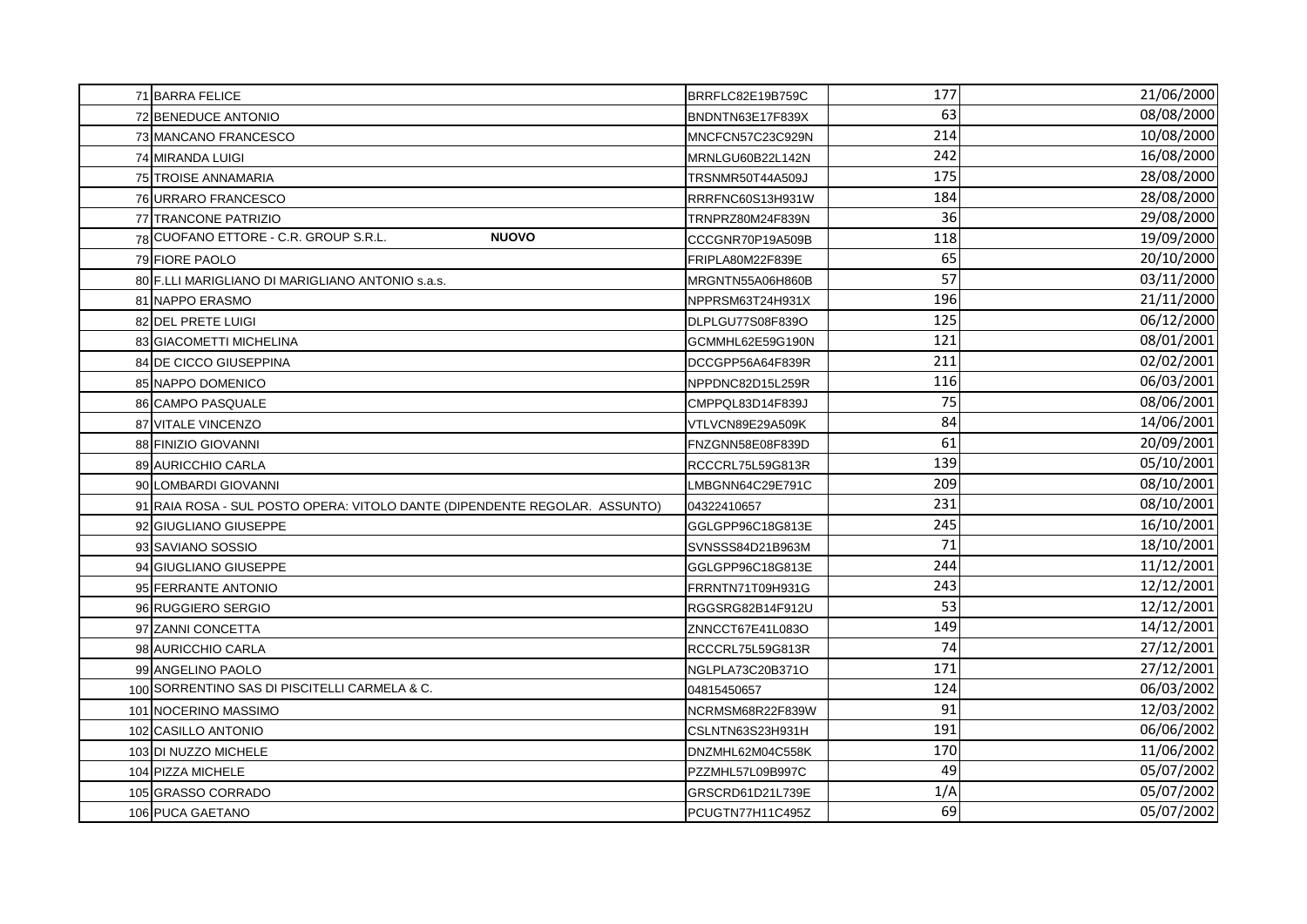| 107 TOMMASEO ESPEDITO GIOVANNI                                                | TMMEDT65S29G762V  | 225  | 17/07/2002 |
|-------------------------------------------------------------------------------|-------------------|------|------------|
| 108 STABILE GENNARO                                                           | STBGNR76P10F839U  | 38   | 03/10/2002 |
| 109 ALTRUDA CIRO                                                              | LTRCRI84P09F839O  | 127  | 04/10/2002 |
| 110 DE MATTIA PIETRO                                                          | DMTPTR65C01H733I  | 229  | 24/10/2002 |
| 111 MARZANO GENNARO                                                           | MRZGNR69M29F839G  | 218  | 29/10/2002 |
| 112 CORVINO SERGIO                                                            | CRVSRG75C31F839M  | 182  | 31/10/2002 |
| 113 DE LUCA AGOSTINO                                                          | DLCGTN74R19H860K  | 153  | 14/11/2002 |
| 114 CALZIFICIO "SOLE LUNA SAS" DI MODANO DANIEL                               | MDNDNL77B17Z614L  | 174  | 17/02/2003 |
| 115 PRISCO FERDINANDO<br><b>DEL 1969</b>                                      | PRSFDN69R20H860V  | 47   | 18/02/2003 |
| 116 DE LUCA GIUSEPPINA                                                        | DLCGPP86B63C495O  | 39   | 21/03/2003 |
| 117 PUCA GAETANO                                                              | PCUGTN77H11C495Z  | 68   | 08/07/2003 |
| 118 BONAVITA ANTONIO                                                          | BNVNTN75L11F839I  | 148  | 22/08/2003 |
| 119 PRISCO ANTONIO                                                            | PRSNTN55M03G283L  | 100  | 30/09/2003 |
| 120 CAPPIELLO ROSANNA                                                         | CPPRNN66B52Z114J  | 142  | 02/10/2003 |
| 121 SANTORELLI PIETRO                                                         | SNTPTR63E25G283X  | 226  | 02/10/2003 |
| 122 AURORA SNC DI ROTONDO GIUSEPPE E VALENTINO FRANCESCO                      | 03683320711       | 134  | 07/10/2003 |
| 123 ROMANO CARMINE                                                            | RMNCMN81D23F839B  | 221  | 07/10/2003 |
| 124 BUONONATO ANTONELLA                                                       | BNNNNNL75B43B371V | 145  | 10/10/2003 |
| 125 "G.M. SOCIETA A RESPONSABILITA LIMITATA SEMPLIFICATA L.R. UZZO GIUSEPPE   | 07393741215       | 34/B | 05/11/2003 |
| 126   "G.M. SOCIETA A RESPONSABILITA LIMITATA SEMPLIFICATA L.R. UZZO GIUSEPPE | 07393741215       | 168  | 11/11/2003 |
| 127 QAMAR UL ZAMAN                                                            | QMRLMN76A09Z236F  | 227  | 26/01/2004 |
| 128 ESPOSITO FARAONE GIUSEPPE                                                 | SPSGPP72H21F839T  | 72   | 08/03/2004 |
| 129 PRISCO BIAGIO                                                             | PRSBGI79L02I073K  | 164  | 12/11/2004 |
| 130 GENOVESE ALESSANDRO                                                       | GNVLSN84C15H703R  | 160  | 16/12/2004 |
| 131 CITARELLI ALESSANDRO                                                      | CTRLSN82M10F839B  | 212  | 09/03/2005 |
| 132 ESPOSITO VINCENZO                                                         | SPSVCN69E15F839R  | 167  | 25/03/2005 |
| 133 RUSSO FELICE                                                              | RSSFLC64R19G812Z  | 152  | 03/05/2005 |
| 134 G.M. SOCIETA A RESPONSABILITA LIMITATA SEMPLIFICATA L.R. UZZO GIUSEPPE    | 07393741215       | 197  | 25/10/2005 |
| 135 F.LLI MARIGLIANO DI MARIGLIANO ANTONIO s.a.s.                             | MRGNTN55A06H860B  | 56   | 26/10/2005 |
| 136 SCHIAVONE NICOLA                                                          | SCHNCL93D14F839T  | 239  | 12/05/2006 |
| 137 GIUGLIANO GIOVANNI                                                        | GGLGNN72D06G190R  | 202  | 11/04/2007 |
| 138 PERULLI GENNARO                                                           | PRLGNR57P02G230G  | 114  | 24/09/2007 |
| 139 SAVIANO SOSSIO                                                            | SVNSSS84D21B963M  | 70   | 23/10/2007 |
| 140 STABILE FILIPPO                                                           | STBFPP49R27F839R  | 34/C | 23/10/2007 |
| 141 NAPPO MICHELE                                                             | NPPMHL59P27H931X  | 143  | 15/11/2007 |
| 142 GAMBUTI RAFFAELE                                                          | GMBRFL71P02F839M  | 222  | 21/05/2008 |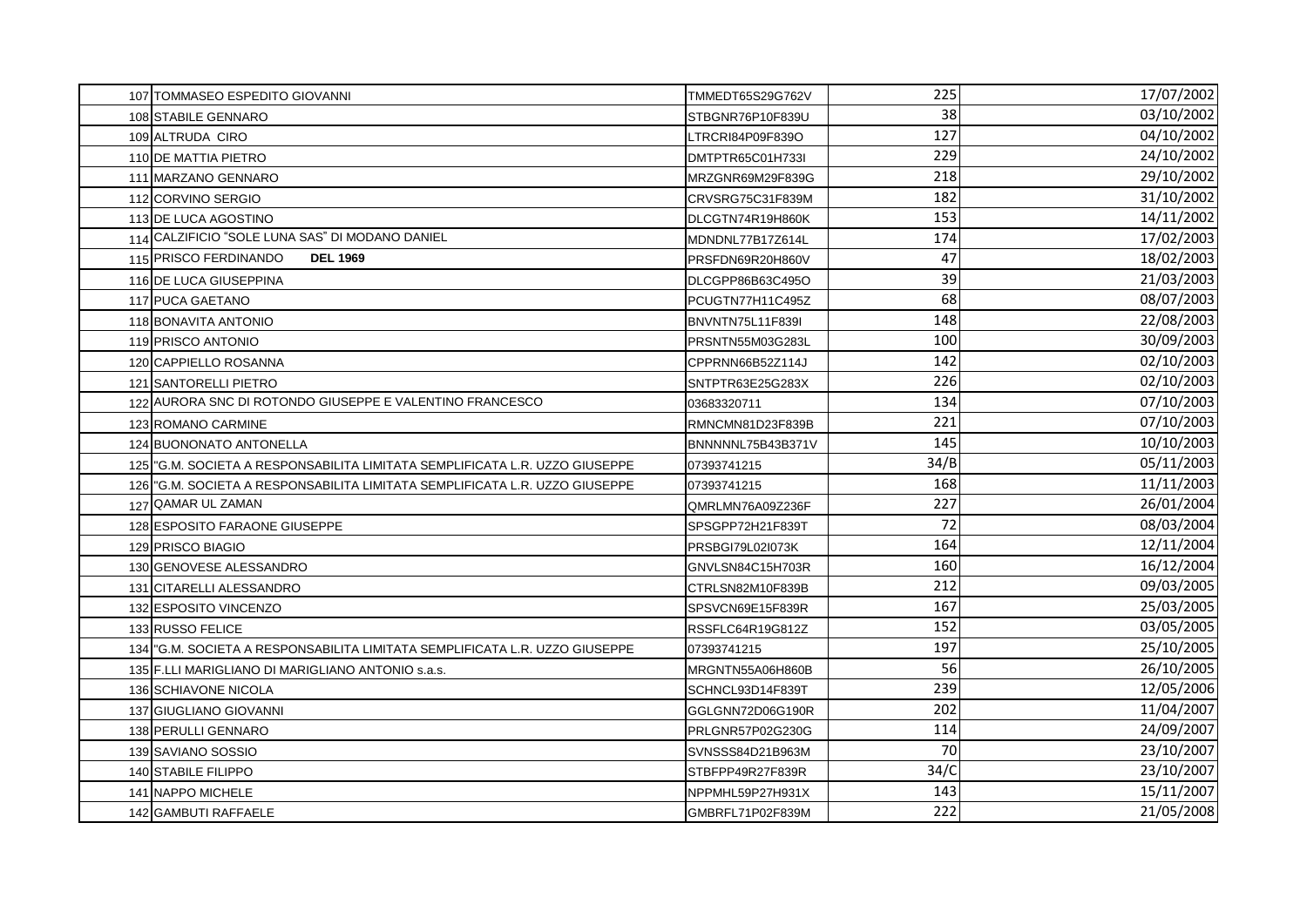| 143 NUZZO GIOVANNI PIERO                    | NZZGNN74R01B963P | 179  | 03/06/2008 |
|---------------------------------------------|------------------|------|------------|
| <b>144 RAINONE FELICE</b>                   | RNNFLC93E08H931F | 176  | 15/12/2008 |
| 145 CHIAROLANZA NICOLA                      | CHRNCL67C29H931A | 93   | 24/04/2009 |
| 146 PESCA GIANMARCO                         | PSCGMR99R16I805F | 111  | 18/01/2010 |
| 147 MAZZOCCHI ARTURO BIAGIO                 | MZZRRB84T14H931O | 213  | 18/01/2010 |
| 148 GENTILE GIUSEPPE                        | GNTGPP92D13E791E | 190  | 15/03/2010 |
| 149 DELLA VENTURA VINCENZO                  | DLLVCN84S19E791S | 60   | 19/07/2010 |
| 150 PRISCO FERDINANDO<br><b>DEL 1960</b>    | PRSFDN60B13G190S | 151  | 27/07/2010 |
| 151 MANCANO FRANCESCO                       | MNCFCN57C23C929N | 180  | 11/01/2011 |
| 152 CUOMO PATRIZIA                          | CMUPRZ71A50F839Y | 54   | 13/01/2011 |
| 153 PROTA ANTONIO                           | PRTNTN78T25F839U | 79   | 13/01/2011 |
| 154 AVERSANO ANTONIO                        | VRSNTN87A06A512K | 246  | 18/11/2011 |
| 155 DE MATTIA GENEROSO                      | DMTGRS70P17H733H | 233  | 23/07/2012 |
| 156 PESCE ANTONIO                           | PSCNTN71B20G999O | 205  | 05/08/2013 |
| 157 ROMANO CARMINE                          | RMNCMN81D23F839B | 220  | 09/09/2013 |
| 158 PIZZA RENATO                            | PZZTNT63P09B997P | 135  | 10/03/2014 |
| 159 INNOCENTE GIUSEPPE                      | NNCGPP63R17A509K | 34/A | 28/04/2014 |
| 160 DE MATTIA MARIA                         | DMTMRA64R57I357J | 228  | 05/05/2014 |
| <b>DEL 1975</b><br>161 NUNZIATA MICHELE     | NNZMHL75P03H860F | 165  | 08/05/2014 |
| 162 AGA SRL L.R. STABILE ANTONIETTA         | STBNNT80P54F839L | 48   | 23/03/2015 |
| 163 MARIGLIANO DOMENICO SALVATORE           | MRGDNC63L04H860J | 59   | 21/10/2015 |
| 164 MIRANDA GIUSEPPE                        | MRNGPP74S20B963U | 192  | 26/02/2016 |
| 165 RIVETTI NICOLA                          | RVTNCL56H29I233Y | 81   | 14/03/2016 |
| 166 RIVETTI NICOLA                          | RVTNCL56H29I233Y | 82   | 14/03/2016 |
| 167 AURICCHIO FRANCESCO                     | RCCFNC98A03G813I | 140  | 11/05/2016 |
| 168 ASCOLESE DOMENICO                       | SCLDNC55S09E027O | 86   | 24/05/2016 |
| 169 FIORE PAOLO                             | FRIPLA80M22F839E | 223  | 24/05/2016 |
| 170 RADUNANZA RAFFAELE                      | RDNRFL58C26H931Q | 198  | 28/07/2016 |
| 171 RADUNANZA RAFFAELE                      | RDNRFL58C26H931Q | 199  | 28/07/2016 |
| 172 DITTA CARLOTTA SAS DI RANIERI MICHELINA | 03626131217      | 237  | 11/10/2016 |
| 173 FERRUCCIO BRUNO                         | FRRBRN76E24F839V | 66   | 06/03/2017 |
| 174 IOVINO BATTISTA                         | VNIBTS62D20G283Y | 183  | 28/03/2017 |
| 175 NUNZIATA MICHELE<br><b>DEL 1964</b>     | NNZMHL64D24G190T | 97   | 08/09/2017 |
| 176 TOMMASEO ESPEDITO GIOVANNI              | TMMEDT65S29G762V | 189  | 26/09/2017 |
| 177 TOZZA ENRICO                            | TZZNRC73H04A509J | 162  | 10/10/2017 |
| 178 NUNZIATA MICHELE<br><b>DEL 1964</b>     | NNZMHL64D24G190T | 98   | 17/10/2017 |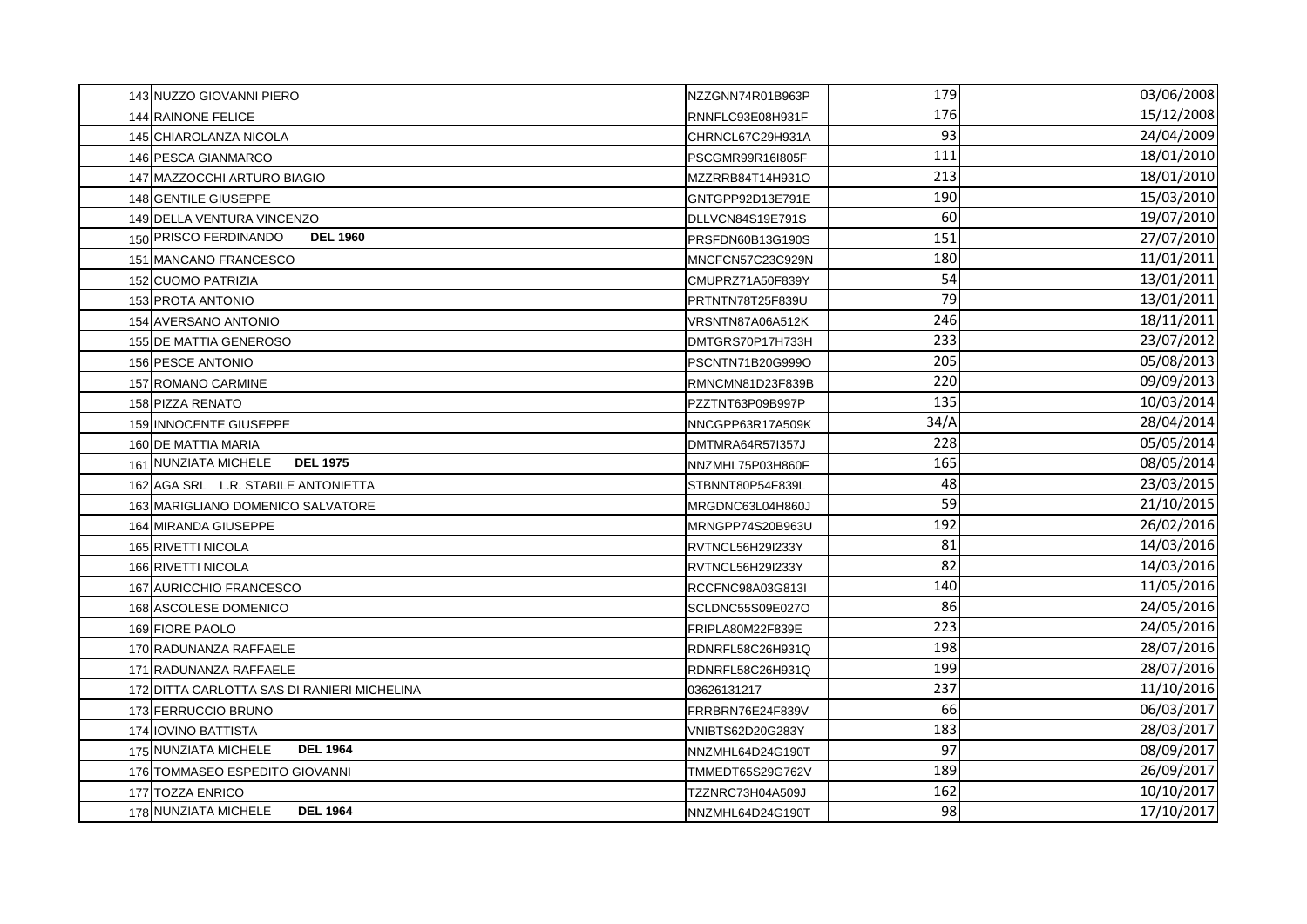| 179 AGA SRL L.R. STABILE ANTONIETTA | STBNNT80P54F839L | 55  | 13/04/2018 |
|-------------------------------------|------------------|-----|------------|
| 180 NAPPO GIUSEPPE                  | NPPGPP64C17G190Q | 42  | 23/04/2018 |
| 181 TESTA SALVATORE                 | TSTSVT75M25F839O | 181 | 23/10/2018 |
| 182 STABILE ANTONIETTA              | STBNNT80P54F839L | 101 | 16/11/2018 |
| 183 ROSANIA GIOVANNI                | RSNGNN63L10B997B | 105 | 25/07/2019 |
| 184 ACQUAVIVA FRANCESCO             | CQVFNC73L01G190U | 195 | 25/07/2019 |
| 185 AMBROSIO SERGIO                 | MBRSRG73L29F839Y | 247 | 04/07/2011 |
| 186 AMBROSIO SERGIO                 | MBRSRG73L29F839Y | 210 | 15/03/2005 |
| 187 DEL PRETE AGOSTINO              | DLPGTN87C11F839E |     |            |
| 188 PRISCO LUIGI                    | PRSLGU60H02G190B |     |            |
| 189 RUGGIERO SERGIO                 | RGGSRG82B14F912U |     |            |
| 190 VIGLIOTTI CARMINANTONIO         | VGLCMN87B19H834J |     |            |
| 191 PUCA CIRO                       | PCUCRI97D27M259J |     |            |
| 192 PUCA CIRO                       | PCUCRI97D27M259J |     |            |
| 193 PUCA PASQUALE                   | PCUPQL71R29Z112D |     |            |
| 194 PUCA PASQUALE                   | PCUPQL71R29Z112D |     |            |
| 195 AMARANTE PASQUALE               | MRNPQL76D16B076B |     |            |
| 196 FERRUCCIO BRUNO                 | FRRBRN76E24F839V |     |            |
| 197 QAMAR UL ZAMAN                  | QMRLMN76A09Z236F |     |            |
| 198 SILVESTRI LUIGI                 | SLVLGU65C07F839N |     |            |
| 199 DE SIMONE ACHILLE               | DSMCLL78S23A509K |     |            |
| 200 ANTIGNANI LUIGI                 | NTGLGU81A13F924K |     |            |
| 201 DI MARZO GUIDO RENATO           | DMRGRN56B12I31L  |     |            |
| 202 CHIAROLANZA RAFFAELE            | CHRRFL80C16I073U |     |            |
| 203 PAGANO CARLO                    | PGNCRL92P17F912W |     |            |
| 204 STABILE ANGELO                  | STBNGL70E21F839Q |     |            |
| 205 MEDICI EDMONDO                  | MDCDND81S16L259M |     |            |
| 206 LAURIA ANTONIETTA               | LRANNT62A65F839D |     |            |
| 207 IOVINO GENNARO                  | VNIGNR84L23H860Y |     |            |
| 208 BILOTTA SABATINO                | BLTSTN61M08A509B |     |            |
| 209 TALIA LUIGI                     | TLALGU91P01G813A |     |            |
| 210 ABETE GIUSEPPE                  | BTAGPP56H12A489U |     |            |
| 211 CIOFFI ROSARIO                  | CFFRSR95T11E791K |     |            |
| 212 PIZZO CIRO                      | PZZCRI58R23G190T |     |            |
| 213 MADONNA SALVATORE               | MDNSVT74S29I234N |     |            |
| 214 MADONNA SALVATORE               | MDNSVT74S29I234N |     |            |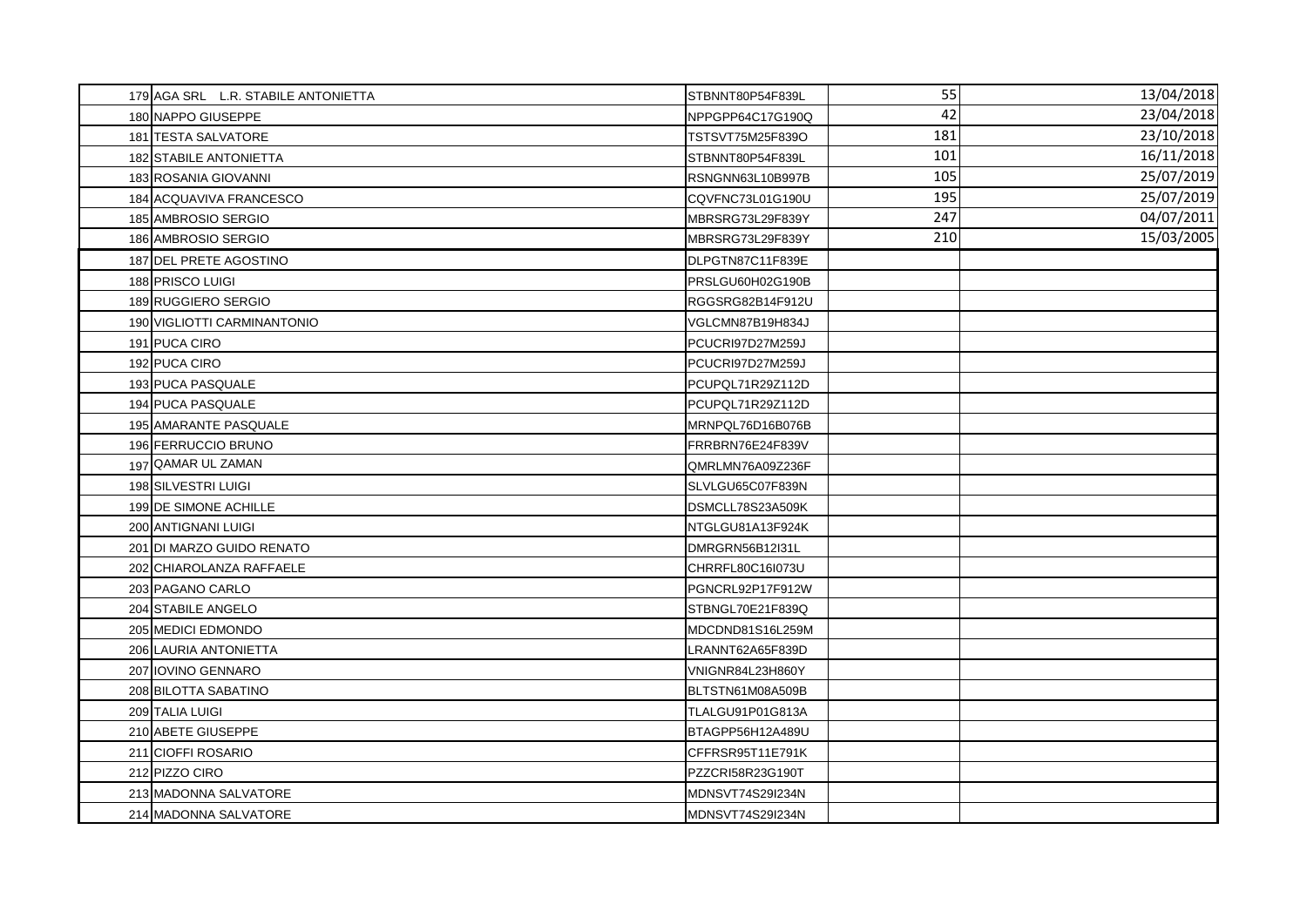| 215 MANCANO FRANCESCO                                          | MNCFCN57C23C929N |
|----------------------------------------------------------------|------------------|
| 216 RANIERI ANGELA                                             | RNRNGL70S55H931Q |
| 217 VESTALE GIUSEPPE                                           | VSTGPP53C23H931X |
| 218 VESTALE GIUSEPPE                                           | VSTGPP53C23H931X |
| 219 NAPPO ERASMO                                               | NPPRSM63T24H931X |
| 220 DE MATTIA PIETRO                                           | DMTPTR65C01H733I |
| 221 PIZZA ANTONIO                                              | PZZNTN89D20A509H |
| 222 D'AVINO TOMMASO                                            | 08021161214      |
| 223 ACUNZO ANTONIO                                             | CNZNTN72D25G813Z |
| 224 DE CICCO GIUSEPPINA                                        | DCCGPP56A64F839R |
| 225 PANZA CIRO                                                 | PNZCRI73A18A455V |
| 226 ROMANO CARMINE                                             | RMNCMN81D23F839B |
| 227 BRUNO GENEROSO<br>IN ATTESA DI VERIFICA                    | BRNGRS61R21F912X |
| 228 BIANCO FERDINANDO                                          | BNCFDN72D07L142C |
| 229 BIANCO FERDINANDO                                          | BNCFDN72D07L142C |
| 230 RUSSO EDUARDO                                              | RSSDRD67R25F839P |
| 231 MIRANDA FRANCESCO                                          | MRNFNC74P07H931Y |
| 232 SOC. F.LLI BUONAIUTO SNC DI BUONAIUTO SEBASTIANO E C.      | 02745950648      |
| <b>REVOCATO</b><br>233 AMBROSIO ANTONIO                        | MBRNTN63E19F839I |
| <b>REVOCATO</b><br>234 AMBROSIO RAFFAELE                       | MBRRFL76M03G813T |
| <b>REVOCATO</b><br>235 BUONAUGURIO GIUSEPPE                    | BNGGPP54C24F839D |
| 236 CALVANESE FRANCESCO<br><b>REVOCATO</b>                     | CLVFNC49E31I307L |
| 237 CANDELMO ANNAMARIA                                         | CNDNMR69B45A509S |
| <b>AVVIO PROC. PER REVOCA</b><br>238 CARBONE ANGELO            | CRBNGL57E19G190Y |
| <b>REVOCATO</b><br>239 DE LUCIA ANGELO                         | DLCNGL73P29I233B |
| 240 DE ROSA SALVATORE                                          | DRSSVT55E01F839C |
| 241 DRESS WELL SAS LEG. RAP. DE RENZI MARCO<br><b>REVOCATO</b> | DRNMRC87C25A509Q |
| <b>REVOCATO</b><br>242 GIARDINO SABATO                         | GRDSBT54H07F839T |
| 243 MAHUMUD RASHAL<br><b>REVOCATO</b>                          | MHMRHL87C21Z249U |
| <b>REVOCATO</b><br>244 MARIGLIANO MARIAROSARIA                 | MRGMRS73P57G190T |
| 245 MIGLIORE VINCENZO<br><b>REVOCATO</b>                       | MGLVCN76P15E791H |
| 246 MORELLI WALTER<br><b>REVOCATO</b>                          | MRLWTR61P06A399H |
| PRODUTTORE AGRICOLO DECEDUTA<br>247 MOSCHELLA ANGIOLINA        | MSCNLN38C44C659R |
| <b>REVOCATO</b><br>248 NASTI MICHELE                           | NSTMHL52D10G190C |
| <b>REVOCATO</b><br>249 ONORATO FRANCESCO                       | NRTFNC76S06F839U |
| 250 PANARELLA ANTONIO<br><b>REVOCATO</b>                       | PNRNTN55C02A489A |